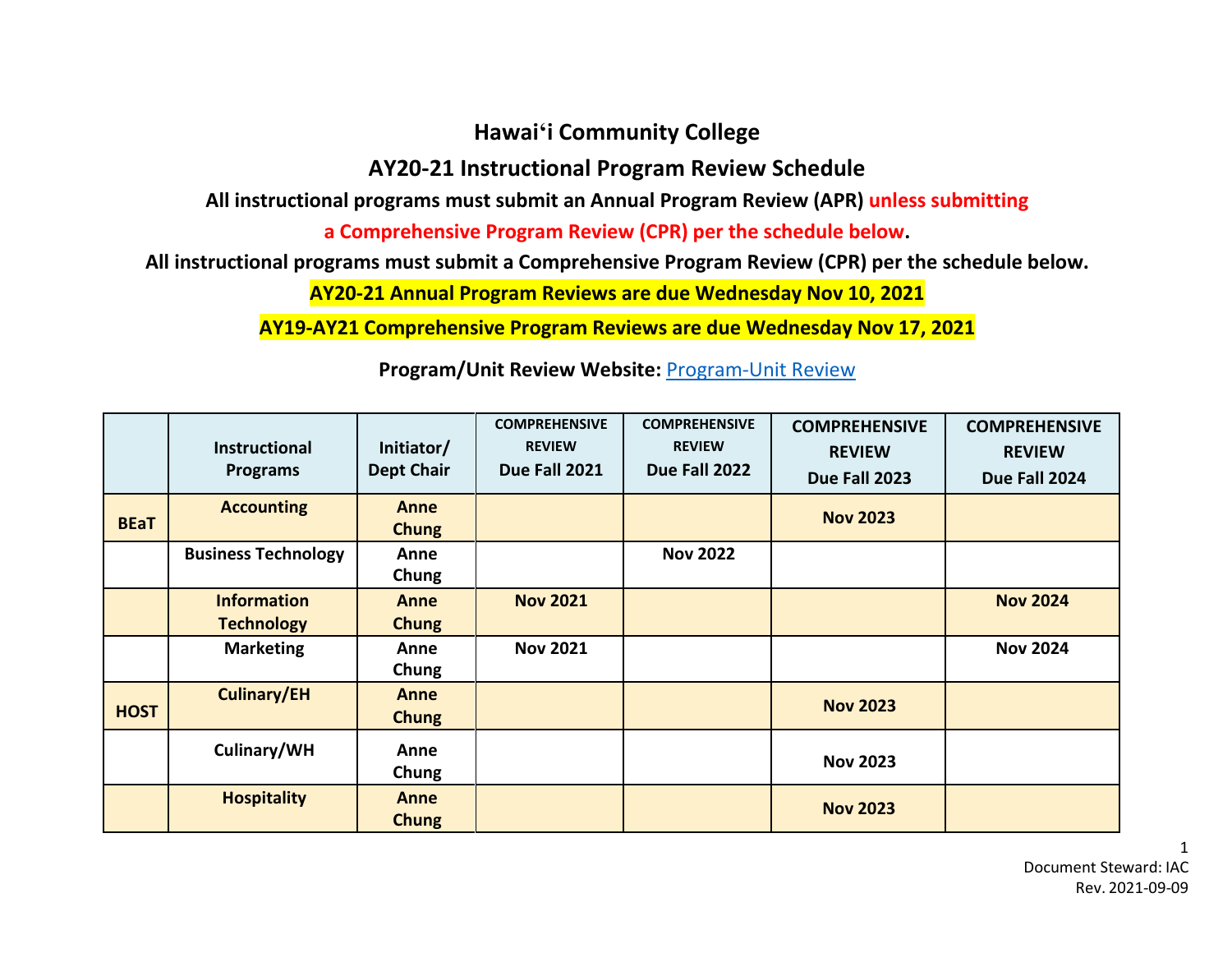| ATE:<br><b>CONST</b> | <b>Instructional</b><br><b>Programs</b><br><b>Agriculture</b>                    | Initiator/<br><b>Dept Chair</b><br><b>Harold</b><br>Fujii | <b>COMPREHENSIVE</b><br><b>REVIEW</b><br>Due Fall 2021 | <b>COMPREHENSIVE</b><br><b>REVIEW</b><br>Due Fall 2022<br><b>Nov 2022</b> | <b>COMPREHENSIVE</b><br><b>REVIEW</b><br>Due Fall 2023 | <b>COMPREHENSIVE</b><br><b>REVIEW</b><br>Due Fall 2024 |
|----------------------|----------------------------------------------------------------------------------|-----------------------------------------------------------|--------------------------------------------------------|---------------------------------------------------------------------------|--------------------------------------------------------|--------------------------------------------------------|
|                      | Architectural,<br><b>Engineering &amp;</b><br><b>Construction</b><br><b>Tech</b> | <b>Harold</b><br>Fujii                                    |                                                        |                                                                           | <b>Nov 2023</b>                                        |                                                        |
|                      | <b>Carpentry</b>                                                                 | <b>Harold</b><br>Fujii                                    |                                                        |                                                                           | <b>Nov 2023</b>                                        |                                                        |
|                      | <b>Electrical</b><br><b>Installation &amp;</b><br><b>Maintenance Tech</b>        | <b>Harold</b><br>Fujii                                    | <b>Nov 2021</b>                                        |                                                                           |                                                        | <b>Nov 2024</b>                                        |
| ATE:<br><b>TRANS</b> | <b>Auto Body Repair</b><br>& Painting                                            | <b>Harold</b><br>Fujii                                    |                                                        |                                                                           | <b>Nov 2023</b>                                        |                                                        |
|                      | <b>Automotive</b><br><b>Mechanics</b><br><b>Technology</b>                       | <b>Harold Fujii</b>                                       | <b>Nov 2021</b>                                        |                                                                           |                                                        | <b>Nov 2024</b>                                        |
|                      | <b>Diesel Mechanics</b>                                                          | <b>Harold Fujii</b>                                       | <b>Nov 2021</b>                                        |                                                                           |                                                        | <b>Nov 2024</b>                                        |
|                      | <b>Electronics</b><br><b>Technology</b>                                          | <b>Harold Fujii</b>                                       | <b>Nov 2021</b>                                        |                                                                           |                                                        | <b>Nov 2024</b>                                        |
|                      | <b>Machine Welding</b><br>& Industrial<br><b>Mechanics</b>                       | <b>Harold Fujii</b>                                       |                                                        |                                                                           | <b>Nov 2023</b>                                        |                                                        |
|                      |                                                                                  |                                                           |                                                        |                                                                           |                                                        |                                                        |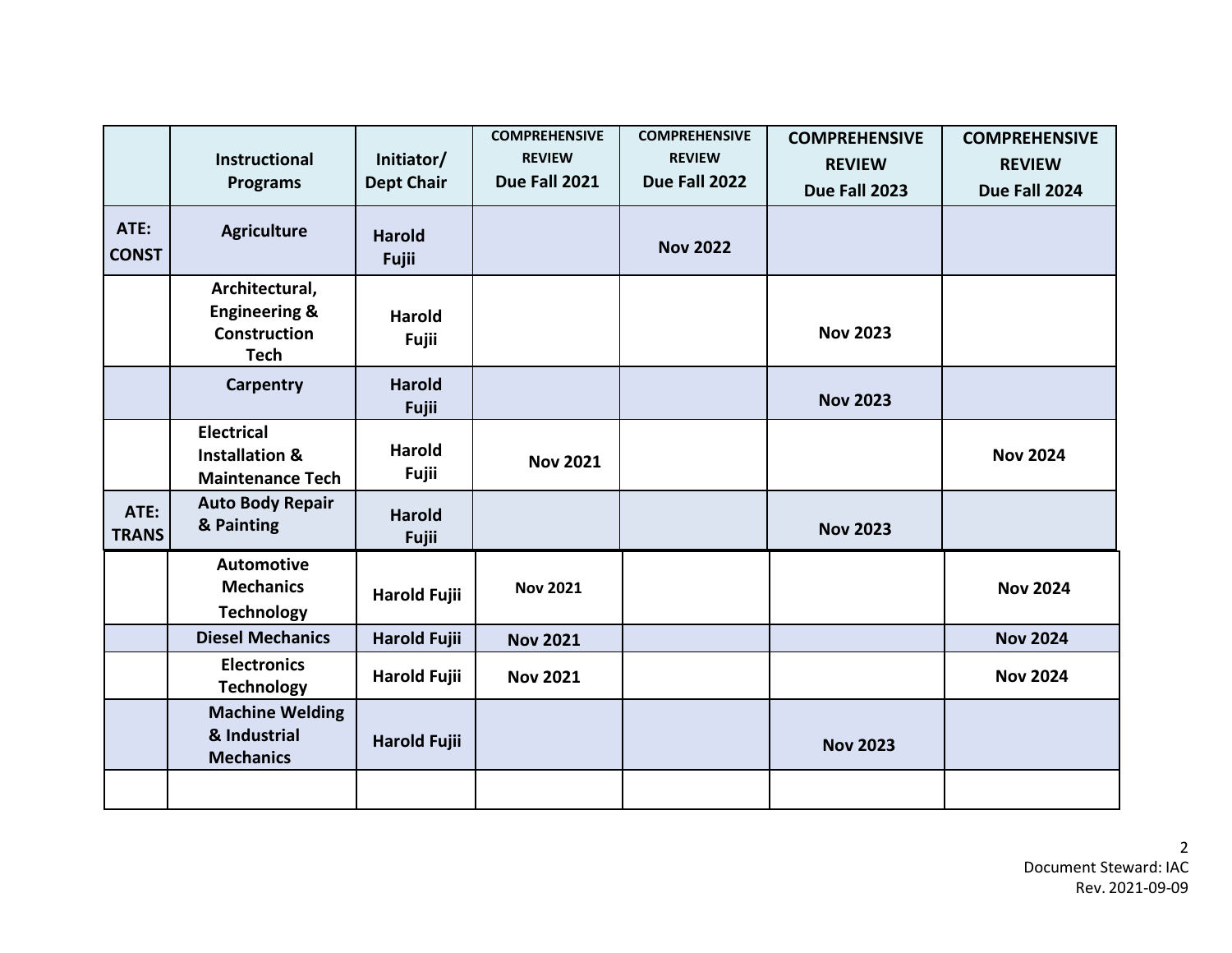|             | <b>Instructional</b><br><b>Programs</b>        | Initiator/<br><b>Dept Chair</b>                                                                                                                                         | <b>COMPREHENSIVE</b><br><b>REVIEW</b><br>Due Fall 2021 | <b>COMPREHENSIVE</b><br><b>REVIEW</b><br>Due Fall 2022 | <b>COMPREHENSIVE</b><br><b>REVIEW</b><br>Due Fall 2023 | <b>COMPREHENSIVE</b><br><b>REVIEW</b><br>Due Fall 2024 |
|-------------|------------------------------------------------|-------------------------------------------------------------------------------------------------------------------------------------------------------------------------|--------------------------------------------------------|--------------------------------------------------------|--------------------------------------------------------|--------------------------------------------------------|
| <b>NAH</b>  | <b>Nursing</b>                                 | Dr.<br>Luzviminda<br><b>Miguel</b>                                                                                                                                      | <b>Nov 2021</b>                                        |                                                        |                                                        | <b>Nov 2024</b>                                        |
|             | <b>Practical Nursing</b>                       | Dr.<br>Luzviminda<br><b>Miguel</b>                                                                                                                                      |                                                        | <b>Nov 2022</b>                                        |                                                        |                                                        |
|             | <b>Fire &amp; Emergency</b><br><b>Response</b> | Dr.<br>Luzviminda<br><b>Miguel</b>                                                                                                                                      | <b>Nov 2021</b>                                        |                                                        |                                                        | <b>Nov 2024</b>                                        |
| <b>LBRT</b> | <b>Liberal Arts &amp;</b><br><b>Sciences</b>   | <b>Interim Dean</b><br>with<br>Robyn Kalauli,<br>Meidor Hu,<br><b>Michelle</b><br><b>Phillips, Toni</b><br>Cravens-<br>Howell, and<br>Claudia Wilcox-<br><b>Boucher</b> | <b>Nov 2021</b>                                        |                                                        |                                                        | <b>Nov 2024</b>                                        |
|             | <b>Administration of</b><br><b>Justice</b>     | Claudia<br>Wilcox-<br><b>Boucher</b>                                                                                                                                    |                                                        |                                                        | <b>Nov 2023</b>                                        |                                                        |
|             | <b>Creative Media</b>                          | <b>Meidor Hu</b>                                                                                                                                                        |                                                        |                                                        | <b>Nov 2023</b>                                        |                                                        |